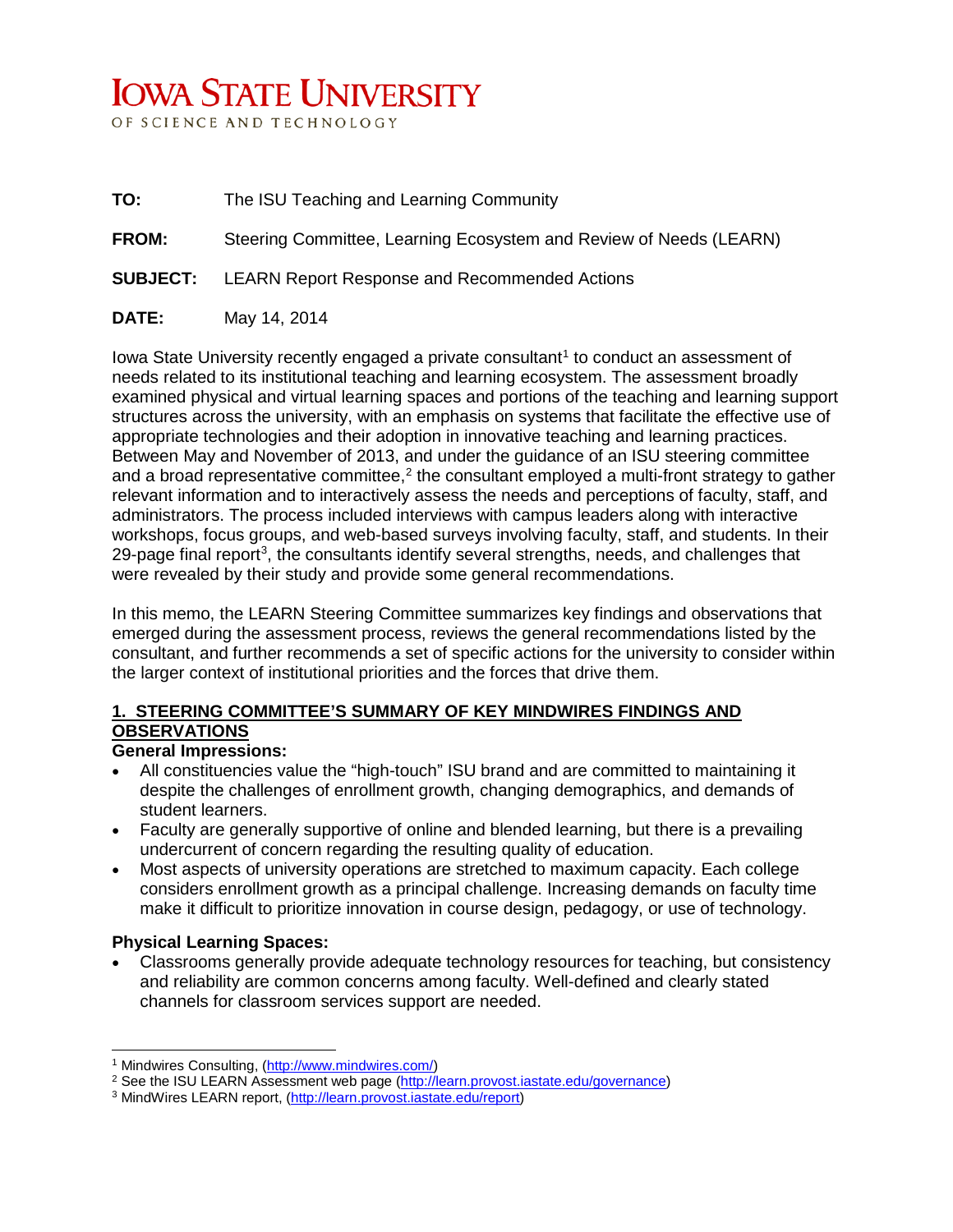- Faculty commonly cite difficulties that arise during the class changeover time. While the 10 minute duration may not in itself be problematic, the combination of full-capacity classes and increased use of electronic tools serve to magnify the need for more consistent classroom technology, better faculty training, and standard egress etiquette for students and faculty.
- Full-capacity classroom utilization affords very little flexibility in scheduling. Additional (incremental) gains in efficiency and learning effectiveness may be attainable through better matching of classroom spaces to teaching needs, which will require enhanced informationbased schemes for large-scale schedule optimization. These practices will help to maximize the benefit of active learning spaces and other new-concept classroom spaces.
- Active learning spaces and corresponding approaches are valued, but strategic implementation requires accounting for the demands of increasing enrollments due to the lower density seating inherently involved, along with better matching of classroom capabilities to faculty demand.

#### **Virtual/Electronic Learning Spaces:**

- Use of the Learning Management System<sup>[4](#page-1-0)</sup> (LMS) is broad but shallow, and faculty indicate a clear preference for reliability over increased flexibility and function. Users, particularly students, expect 100% uptime for systems and networks.
- Students find value in using an LMS and are willing adopters of the LMS environment (>75%) reporting daily or more frequent  $login)^5$  $login)^5$ .

#### **Faculty Support:**

- Faculty and students call for increased faculty knowledge related to the use of technology and innovative pedagogy. Video capture was cited specifically as an area where usage could be made more effective.
- Faculty have a strong preference for on-demand support rather than workshop-based training.
- There is a general need for more effective information sharing across the university and among constituency groups.
- Faculty are very satisfied with the quality and professionalism of support provided by ITS and CELT, particularly in the one-to-one format. There is some concern about staffing levels and related timeliness of service.
- For technology issues, faculty are more likely to call on department/college support units before central units.
- Faculty are satisfied with the type of central support that provides prompt problem resolution, but are concerned about staffing levels for proactive services, such as those needed to support online content development or address future ecosystem trends.

#### **Teaching Needs, Concerns, and Trends:**

• Faculty report considerable experience in online teaching: 50% for CALS/ENG/CHS and <30% for other colleges. Experience in teaching blended courses is 52% for CHS and <35% across the remainder of the university.

<span id="page-1-0"></span><sup>4</sup> Iowa State currently licenses and supports Blackboard Learn as a Learning Management System. Data collected outside of this study show that approximately 74% of all ISU course sections maintain a Blackboard Learn course site.  $\overline{a}$ 

<span id="page-1-1"></span><sup>5</sup> Data collected outside of this study show that, for Spring of 2014, 95% of all students were enrolled in at least one course that utilized a Blackboard Learn course site.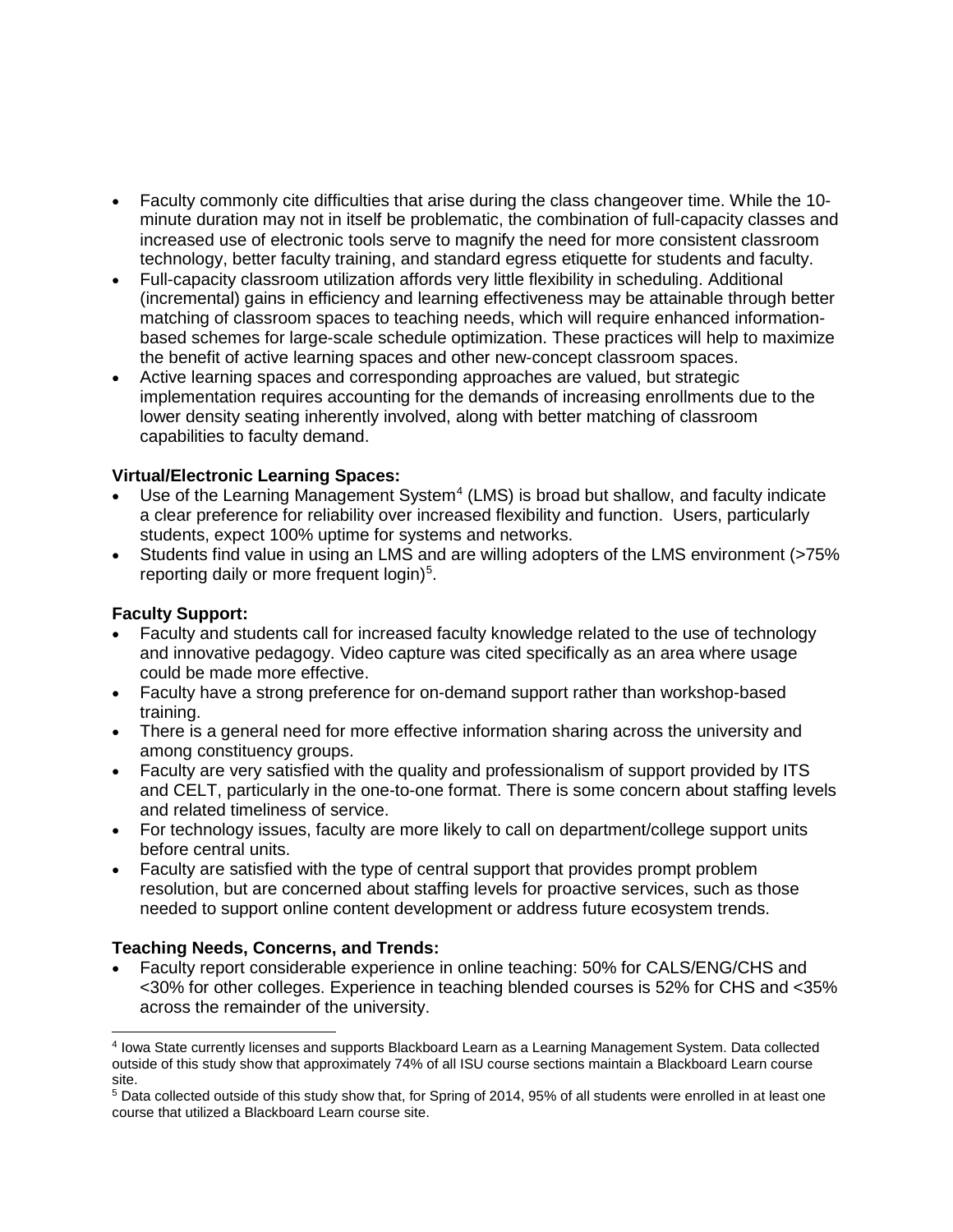- Faculty are generally receptive to the incorporation of external online course content: 49% use publisher resources, and 60% use open educational resources (self-reported).
- Faculty are not generally taking full advantage of existing LMS capabilities, with only about half reporting usage in areas of collaborative learning and/or class discussion.
- Faculty would like to be better informed about long-term plans and commitments to academic technologies so that they can make more informed decisions about investing their time in the development and integration of technology-enabled teaching practices.
- Students value online lecture content, citing self-paced review as beneficial to learning. However, they also call for standards of quality in online courses, including expectations about updating online content.
- The predominant barriers to faculty with regard to individually adopting online and blended approaches include an unclear connection with stated institutional priorities, insufficient technical knowledge, and a prevailing notion among faculty that these modalities threaten the quality of education.
- Citing flexibility, convenience, and market demand as principal motivators, faculty and students remain largely unaware or unconvinced of the additional motivators for enhanced learning that lie in effective use of online and blended modalities. Despite mounting evidence to support the educational value of these, few cite the enhancement of the learning experience as a principal motivation.

## **2. MINDWIRES RECOMMENDATIONS**

- **Continue and enhance the support and infrastructure for the LMS.** According to campus users, Learning Management System (LMS) ease of use, interoperability, and reliability are the key issues for ISU in the future.
- **Build an academic technology community.** Some community structures already exist, but they don't fully meet the voracious campus desire to share organizational information.
- **Continue the campus discussion about online learning.** Identify a common vocabulary about online learning aspects, and expose the campus to discipline-based examples of online learning from peer institutions.
- **Analyze the need for multimedia support.** Determine the unmet needs for multimedia support and ensure that demands are staffed appropriately. In particular, ISU needs a plan for producing, storing, and using high-quality video.
- **Focus on the 10-minute classroom changeover.** One of the strongest themes to emerge from the study was the concern of faculty that not all pre- and post-class demands could be met in the brief 10-minute period before and after a scheduled class. Increasing technology sophistication and growing enrollment are conspiring to make this problem worse. While not suggesting a change in long-standing class scheduling practices, this recommendation has implications for classroom technology design, standards, and support.

# **3. STEERING COMMITTEE RECOMMENDATIONS**

Based on the MindWires report and interactions with ISU personnel during the review process, the LEARN Steering Committee suggests consideration of the following actions.

## **Expertise Development**

- Build an appropriate level of institutional expertise and communities of practice related to instructional design, delivery, and learning technologies.
- Identify and implement strategies to support faculty in developing blended and online learning approaches that enhance learning in their specific courses.